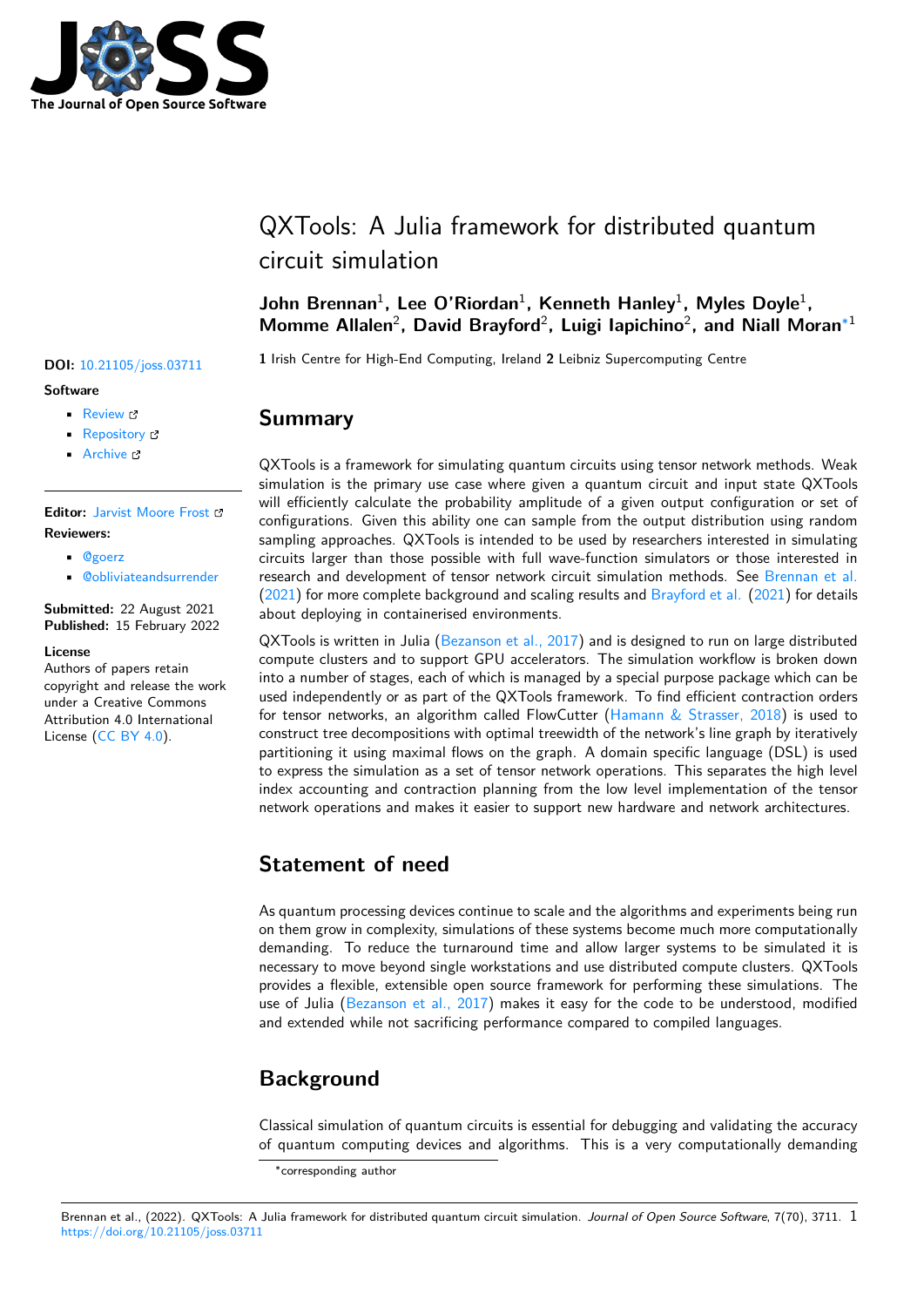

problem owing to the exponential growth in the state space as the number of qubits is increased. Up until recently it has been possible to simulate the largest prototype universal quantum computers using direct evolution of the quantum state (where the full wave-function is stored in memory, or on disk) using modest personal computing resources. With the recent emergence of Noisy Intermediate Scale Quantum (NISQ) devices, it has become intractable to use this approach to simulate devices of this size on even the largest supercomputers. These advances have necessitated the development of new circuit simulation methods that can simulate large systems without requiring the memory to store the full wave-function. Tensor network methods have been demonstrated to achieve state of the art performance in simulating Random Quantum Circuits (RQC) as part of the quantum sumpremacy experiments (Villalonga et al., 2019). Despite the impressive results achieved with these methods to date they are not suitable for all types of circuits and in many cases full wave-function methods are preferable. For example for highly entangled circuits, the tensor network representation will consume the same memory as full wave-function methods but will incur additional overhead. [However, for circuits w](#page-2-4)ith moderate entanglement and cases where one is not interested in exact results, but in results up to a particulary fidelity, tensor network approaches can offer significant advantages.

Tensor networks refer to networks of interconnected tensors, the use of which originated in the condensed matter physics and quantum information communities as a means of simulating strongly correlated many body quantum systems. Expressing a quantum circuit as a tensor network is very straightforward and involves replacing each gate with a tensor and registers with sets of interconnected tensors. Single qubit Hadamard gates remain unchanged from their matrix representation, while two qubit gates can be expressed as a single rank 4 tensor or two connected rank 3 tensors. Once the quantum circuit is expressed as a network of interconnected tensors operations can be performed by contracting tensors together. For further details there are many excellent resources on tensor networks and their use in quantum information, see Biamonte & Bergholm (2017), Bridgeman & Chubb (2017), and Wood et al. (2015).

This is a very active area of research with many packages available offering quantum circuit simulation capabilities using tensor network methods, each with different capabilities. These include the quim[b package \(Gray, 2018\),](#page-2-5) [ExaTN](#page-2-5) [\(McCaskey et al., 201](#page-2-6)9[\), Ko](#page-2-6)ala (Pa[ng et al.,](#page-2-7) [2020\), Pa](#page-2-7)staQ (Torlai & Fishman, 2020) and Jet (Vincent et al., 2021). Some of the more distinctive features of QXTools is the use of the Flowcutter algorithm for contraction path finding, the focus on distributed simulation, the use of Julia, and the modular design.

# **[Fun](#page-2-8)ctional[ity and design](#page-2-9)**

QXTools consists of a number of Julia packages available under the JuliaQX organization  $("JuliaQX," 2021)$  and registered in the Julia package registry. The QXTools.jl package ties these together to enable circuit simulation workflows. The individual packages and their roles are:

- [QXTns.jl: P](#page-2-10)rovides data structures representing tensor networks and tensor network circuits along with functionality for contracting these and keeping track of tensor indices and hyper-indices.
- QXGraphDecompositions.jl: Provides specialised graph algorithms for optimizing tensor network calculations and finding edges to slice to decompose computations. Here, FlowCutter (Hamann  $\&$  Strasser, 2018) is used to find good contraction orderings for a network.
- QXContexts.jl: Provides computation tree data structures to represent computations and the ability to execute these compute graphs on different hardware platforms.
- QXZoo.jl: Q[uantum circuit representat](#page-2-3)ions and manipulation functionality.
- YaoQX.jl: Enables QXTools to be used as a backend for Yao.jl (Luo et al., 2020).